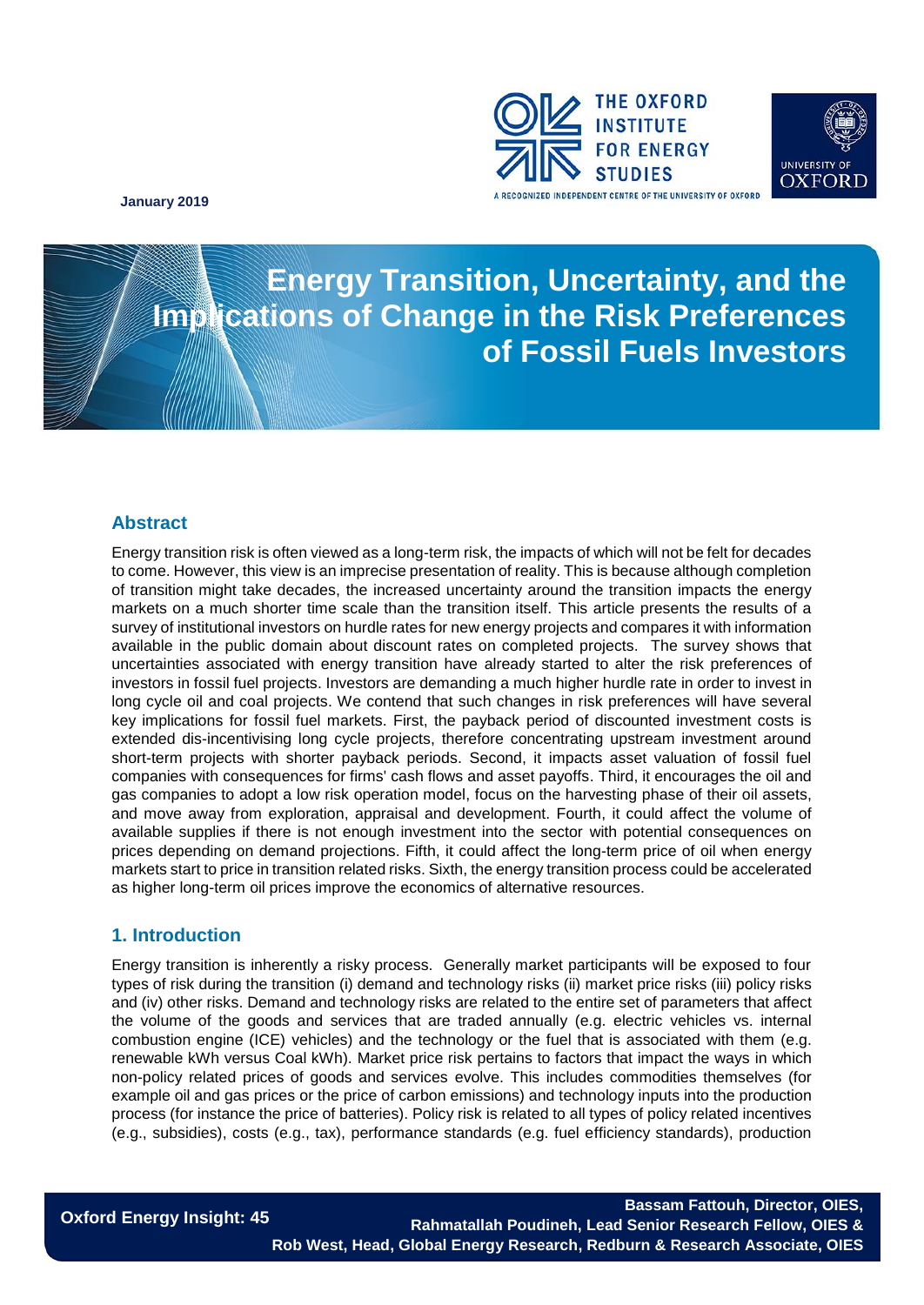

standards (e.g., electric vehicle sale mandates) and direct regulation (e.g., ban on specific technologies such as ICE cars or phasing out of certain technologies such as coal). Other risks include litigation costs, reputational issues and any other factors that affect the business model or the value of companies' assets such as the rise of incidences as a result of extreme climate.

Energy transition risks have often been considered as a long-term issue. This view is misleading, as there is a difference between the timescale within which the transition is completed and the timescale within which the manifestation of its effects on energy markets are felt. Investors adjust their perception of market risk much faster than the time scale required for transition to be completed. The risk of energy transition manifests itself in various forms, including investment and operation decisions by market participants and/or adjustment in the value of companies' asset, amongst others.

This paper investigates the questions of how the energy transition has impacted the risk preferences of investors and the implications of the change in risk preferences for fossil fuel markets. Although energy transition risks are often attributed to the impacts of realigning the economic system with low carbon solutions through market, technology, regulation, and policies, in practice, it is difficult to quantify some of these risks. For example, cash flow impacts from non-linear risks, such as new regulations or a technological disruption are hard to model due to uncertainty around their timing and magnitude. However, all information about the level of risk a particular company is exposed to can usually be summarised in a single parameter, namely, the discount rate. Investors adjust their beliefs about the risk level by adjusting the level of the discount rate<sup>1</sup>.

Our survey<sup>2</sup> of investors shows that concerns over energy transition have already started to alter the risk preferences of investors in fossil fuel projects. Investors are demanding a higher hurdle rate in order to invest in long cycle oil and coal projects. In the past year, some of the largest international oil companies (the Majors) have raised medium-term debt at low single digit interest rates. Yet, according to the survey, the hurdle rate for new, international oil and gas projects is being stated at closer to around 20 per cent by investors– an apparent and perplexing mismatch. Understanding this paradox is well worth studying, because doubling discount rates would approximately halve valuations across the sector. Also an increase in hurdle rates dis-incentivises investment in long cycle projects, concentrates upstream investment around short term projects with shorter payback periods, causes the oil and gas companies to focus more on the harvesting phases of oil and gas fields and adopt low risk operation models away from Exploration & Appraisement (E&A) and Development; it also affects the long term oil price which could speed up the energy transition process.

## **2. Energy transition and investment in hydrocarbons: change in risk preference**

Over the last few years a plethora of studies have been dedicated to the question of the speed of energy transition to a low carbon era (see for example, Fouquet, 2016; Sovacool, 2016; Sovacool and Geels, 2016, Fattouh et al., 2018). While the speed of transition is a legitimate question, there is another dimension of energy sector transition that is left almost unaddressed: how the transition is affecting the risk perception of market participants. This is a very critical question because even if all forecast and analysis about the speed of transition (and consequently peak oil demand) turn out to be wrong, the mere perception of increased risk in the future will alter the behaviour of market participants in the present. In other words, the belief of market participants' changes faster than market fundamentals themselves, leading eventually to a market correction.

This assertion is drawn from the findings of our survey of institutional investors. With the top forty public oil and gas companies worldwide due to generate an all-time record – \$200bn – free cash flow this year

l

<sup>1</sup> Although discount rate is not fully reflective of the transition related risks (as it also captures other risks that the firm is exposed to) it is a way for companies to evaluate their investment options and put a value on their future cash flow. <sup>2</sup> The survey of institutional investors was conducted from July to October of 2018. There were 26 participants in the survey. These included investors based in the United States and in Europe, from 'long only' asset managers, hedge funds and private equity investors. Each interview focused on the hurdle rates that were seen to be desirable for different types of energy investment.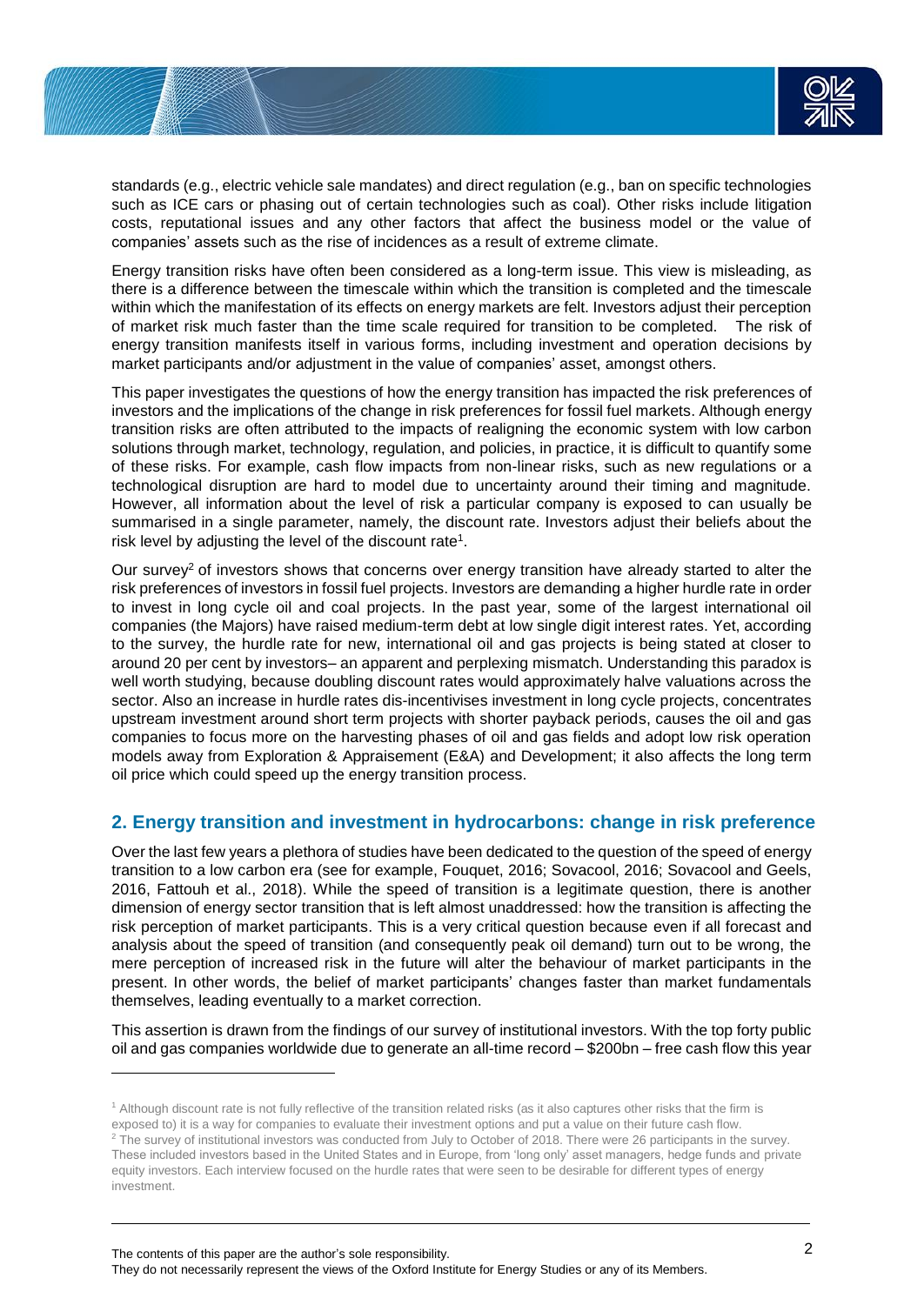

(West, 2018), we asked whether shareholders would prefer greater distributions or greater reinvestment with the growing surplus of cash. Specifically, we asked:

*"What base case Internal Rates of Return (IRR), or hurdle rate, must a new energy project generate, for you to prefer reinvestment in that project, rather than further growth in dividends and buybacks?"* 

The results are shown in Figure 1. The hurdle rates stated are, on average, 10-11 per cent for solar and wind, 14 per cent for LNG, 15 per cent for shale oil, 18 per cent for deepwater oil, 21 per cent for large projects outside of the safest geographies and 40 per cent for new coal mines.

These results are compared with benchmark hurdle rates for past and current projects that have been compiled using information available in the public domain (see Figure 2.). It can be seen that projects in the last few years, on average, have had a hurdle rate of 9-11 per cent for wind and solar, 12 per cent for LNG, around 10 per cent for shale oil, 15 per cent for US deep-water oil, 13 per cent for mega projects and around 16 per cent for coal mine investment.

The comparison between Figures 1 and 2 reveals an interesting picture about the change in investment uncertainty around energy projects over the last few years. It shows that the hurdle rates for wind and solar, and LNG projects, have remained relatively stable. However, there has been a significant increase in the minimum required level of return for other fossil fuel projects, especially deep-water oil, long cycle mega oil projects, and new coal. If this is a true representation of the change in risk perception, then the entire landscape of fossil fuel investment needs to be reconsidered.



#### **Figure 1: Hurdle rate of return for various projects stated in the survey**

Source: Authors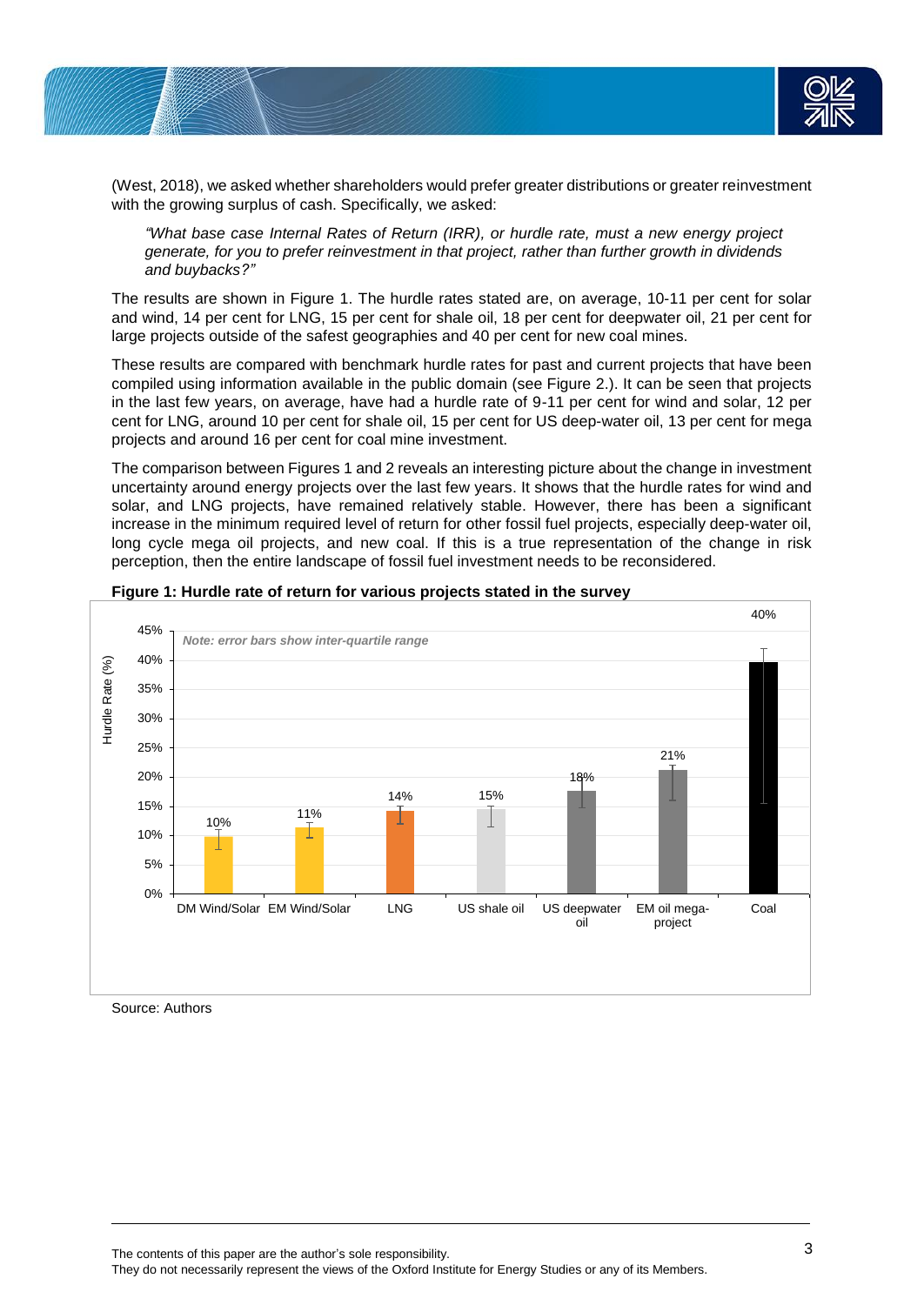



**Figure 2: Hurdle rate benchmark based on completed projects** 

Source: compiled by authors from NERA economic consulting (2015), Mercer Capital (2018), Wood Mackenzie (2018), Al-Shehhi (2014), Bora et al. (2015) and experts' informal interview

The main reason for the stability of the risk profile in wind and solar projects is that these resources are widely shielded from market uncertainties through government support schemes. At the same time, the costs of these technologies have been on a descending trajectory and this creates an expectation of better economics in the future. The LNG market has also been developing fast over the last few years and investors are more receptive to natural gas due to its low carbon content and its ability to complement intermittent renewables.

The leading reason for higher hurdle rates in long cycle oil and coal projects is the growing concern of investors surrounding energy transition. In turn, this is requiring companies to justify new capital investments to the market. For example, BP has disclosed a 15 per cent hurdle rate (at \$60/bbl oil) for new greenfield investments (BP, 2018). ExxonMobil has prioritised the most counter-cyclical investment, hence its cash flow should grow 3.5 per cent pa to 2025, against a sector average of 0.6 per cent, yet many commentators have voiced discontent over this strategy, preferring shorter-term buybacks instead (West, 2018b).

Regarding coal, the situation is even worse when it comes to risk perception. Several investors in our survey said no return would be sufficient to make them comfortable investing in coal projects, given long-run fears over climate change legislation<sup>3</sup>. Specifically, one investor asked "What return do you require for something that is likely to be abolished at any point?" going on to cite how Germany recently denied RWE permission to keep its Hambach mine in full operation (Reuters, 2018). Another investor said he required high returns to compensate for "when end of life is – not in terms of the ability to produce [fossil fuel assets] – but when the government shuts them all down".

These comments add to the 800 institutions, with \$6trn in assets, under management that have promised to 'divest' from fossil fuels (West, 2018; gofossilfree.org, 2018). These comments also tally with our observations of the industry in recent years. Coal miner New Hope recently noted that "Australian mines are at their capacity and it's very difficult to get approvals for any new coal mines" (Reuters, 2018b). California democrats recently said they want to "ban all fossil fuels from the electrical grid" at some point after 2030 (Wall Street Journal, 2018). And in 3Q18, New York regulators denied

l

The contents of this paper are the author's sole responsibility.

They do not necessarily represent the views of the Oxford Institute for Energy Studies or any of its Members.

<sup>&</sup>lt;sup>3</sup> Another investor said the same about deep-water oil.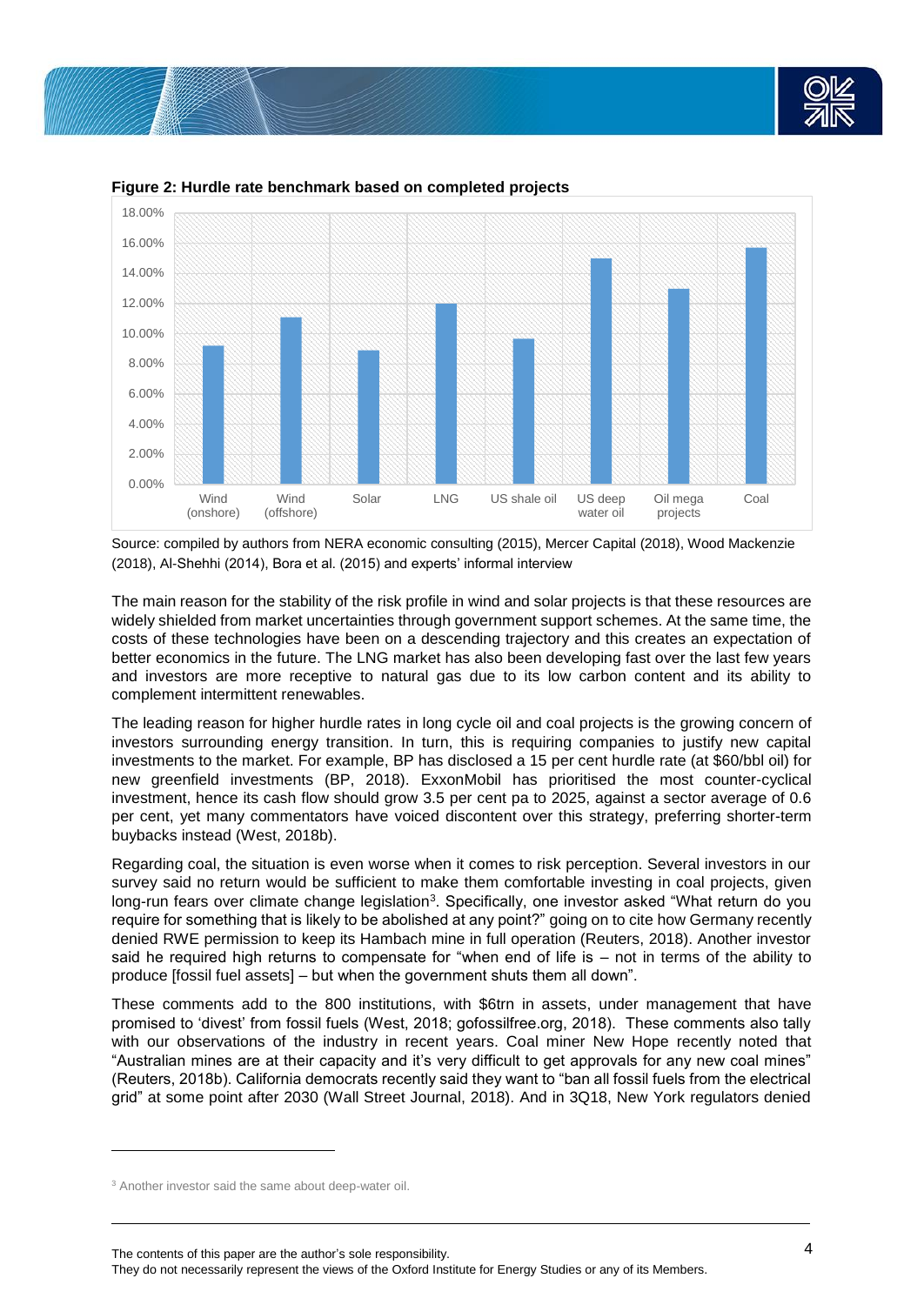

an air permit for a newly built 680MW gas-fired power plant in the State of New York, as climate activists criticised its carbon dioxide emissions and gas use from fracking (APPA, 2018).

While such a change in risk environment due to energy transition may not be surprising, the implications of said change are highly significant. This is because, to date, transition has been seen as only possibly having long-term effects. This, along with the uncertainty about climate change and emissions abatement policies, may lead to an underestimation of the problem and its effect on growth prospects, firms' cash flows, and asset payoffs. In the next section we discuss some of the implications of the change in risk preferences of investors during the transition.

# **3. Implications of the change in risk preferences of investors during the transition**

#### **3.1 Implications for investment in long life projects and the value of firms' assets**

Investment in irreversible projects requires a good degree of assurance for investors. No investor can be expected to commit capital, if there is a growing risk of losing it. The risk is particularly acute for long-cycle projects in the oil and gas industry, as illustrated in Figure 3, which plots the undiscounted cash-on-cash returns for investing in different project examples.

In order to see how uncertainty affects the appetite of investors consider the three long-life projects shown in Figure 3 – one onshore mega-project, one offshore mega-project and one LNG mega-project. These are perfectly good investments under base case assumptions, exceeding 10 per cent hurdle rates at \$45/bbl oil, and generating Internal Rate of Return (IRR) of around 15-20 per cent at \$65/bbl long-term oil prices. Yet it takes 10-12 years before these projects have repaid their undiscounted upfront investment costs. It takes 20 years before they have repaid those investment costs, fully discounted. Thus an investor is implicitly being asked to look out to 2028-38 and decide whether these projects are rational investments. Over the 2028-38 timeframe, uncertainty is very high. And uncertainty leads to higher capital costs and investment paralysis. In other words, the first victims of changes in the risk perception of investors during energy transition are long life oil and coal projects.

In a similar manner to investment, asset valuation is also important in relation to energy transition risk. This is because oil and gas companies constitute a major portion of the nonfinancial corporate sector with a total global market capitalisation in the order of several trillion dollars. Changes in risk (and consequently discount factors) will lead to reassessment of the value of these firms and their future profits. This could have a huge impact on their market capitalisation, demand, creditworthiness, and the value of their assets. This is especially problematic because oil and gas companies are heavily debt financed and asset revaluation has implications for the stability of financial markets. While a discussion about contagion effects is outside the scope of this article, it shows the impacts are not confined to energy markets (which is the focus of this paper).





Source of data: Redburn. Note: Cash on cash returns are calculated as the 'averages' of over twenty projects collated according to project type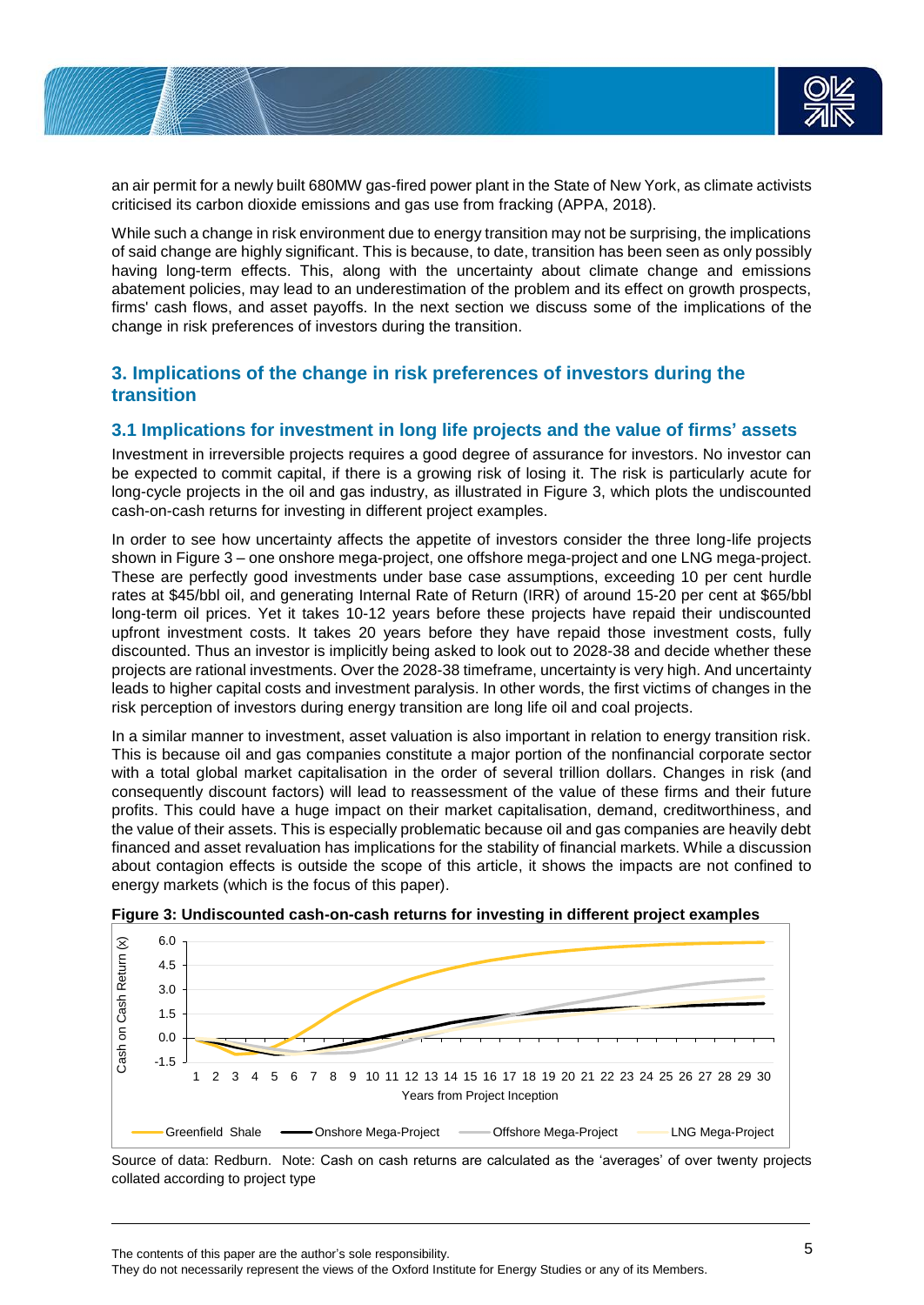

## **3.2 Implications for Net Present Value (NPV)-neutral prices and long term prices**

Changes in risk will impact the price of oil at which NPV-neutral levels can be achieved. To date it has been common to assume the cost of capital to be around 10 per cent for NPV computation (West, 2016). This assumption is based on estimation of average Weighted Average Cost of Capital (WACC) across Oil Majors. Under US Security and Exchange Commission (SEC) disclosures, Oil Majors report the NPV of their reserves, each year, using a 10 per cent discount rate. Bloomberg's average WACC for a dozen major oil and gas companies is currently calculated at around 9 per cent (Figure 4), using the Capital Asset Pricing Model (CAPM). At a 10 per cent hurdle rate, the average project requires \$40/bbl oil to be NPV neutral.



**Figure 4: Weighted Average Cost of Capital (WACC) for Majors**

However, the hurdle return has changed and is now being stated at closer to 20 per cent by investors for new international oil and gas projects. This is despite the fact that some Majors, in recent years, have raised medium-term debt at single digit interest rates pa. This means that the NPV neutral price of oil is also closer to \$70/bbl, not \$40/bbl. Add in exploration costs and corporate overheads and the full-cycle breakeven rises above \$80/bbl. This can be seen in Figure 5, which draws on modelling of forthcoming greenfield projects.



**Figure 5: NPV neutral price of oil** 

Source of data: Redburn

Source of data: Tabulated from Bloomberg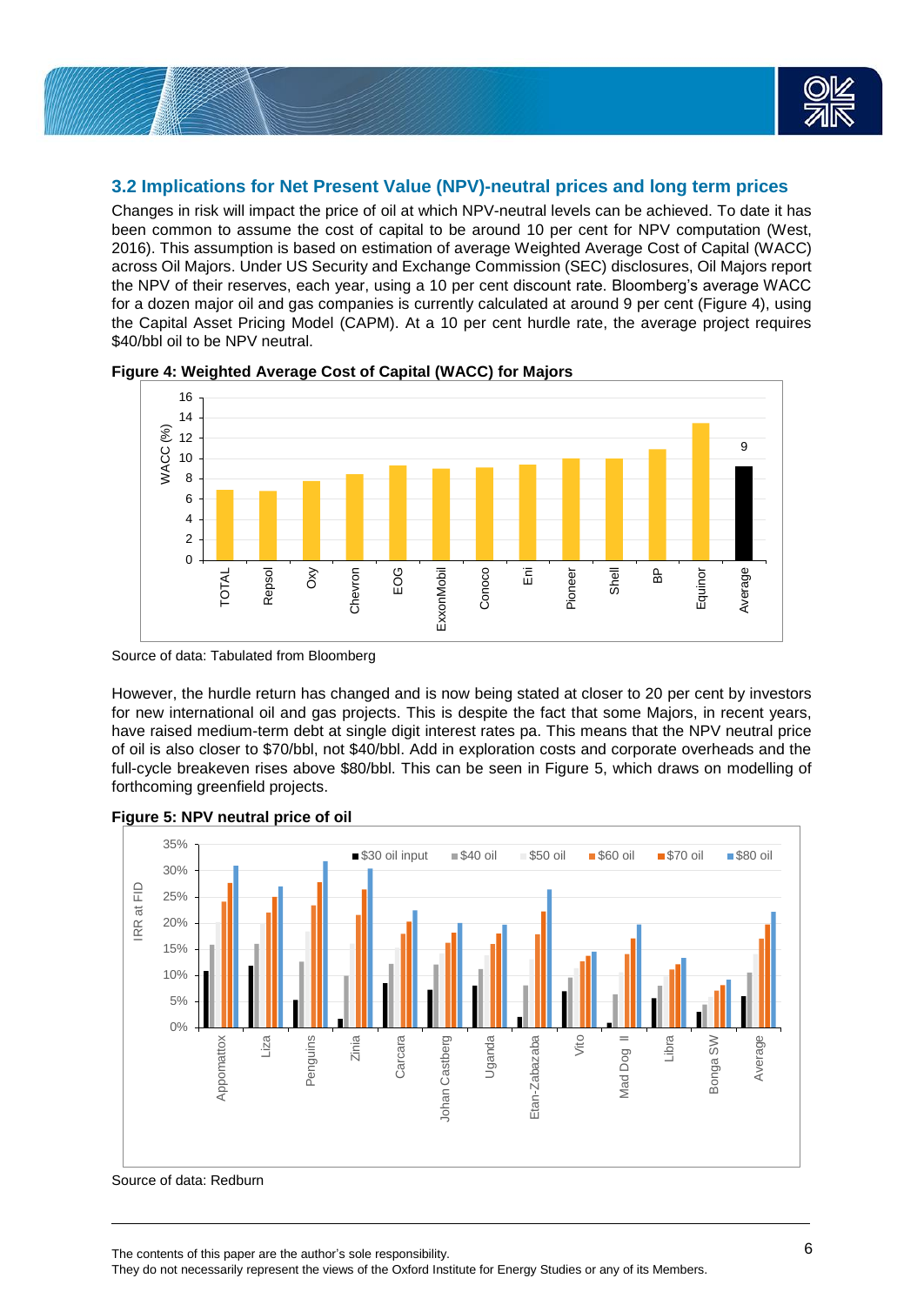

A question that arises here is: what is the relationship between the aforementioned NPV-neutral prices and the long run price of oil? One way to think about long-run commodity prices is by analogy to 'marginal cost' of supply for a given level of demand. This is conceptualised as the incentive price for the world's marginal sources of supply growth to deliver new production volumes to the market, while covering their own costs of capital. The equilibrium price (which is a function of demand, hurdle rate and available supply) provides a framework to discuss long-term oil prices. However, it should be noted this approach is quite simplistic and assumes that oil markets are efficient, an assumption that can be challenged. Also, at times, OPEC members restrict supply to support higher prices, which is needed for the functioning of their economies and their welfare systems (see for instance Dale and Fattouh, 2018).

To discuss trajectories for long run oil prices, given the increase in hurdle rates we consider two scenarios. In the first scenario we assume demand for oil remains robust. With strong global economic growth over the next few years (3.9 per cent as per forecast of IMF), the IEA (2018a) forecast oil demand to grow by 2 mb/d and reach 104.7 mb/d in 2023, up 6.9 mb/d from 2018. While the IEA sees no peak oil demand in sight, it expects the pace of growth to slow to 1 mb/d by 2023 after expanding by 1.4 mb/d in 2018 (mainly as a result of the substitution of oil by other energy sources in various countries). A robust demand growth will necessitate a strong supply response. However, upstream investment has not still recovered from the 2014-2016 drop (it was flat in 2017 and there was only a modest rise in 2018, with a focus on light tight oil in the USA). Adding to this the natural production decline from existing matures fields, which is estimated to be 3 mb/d of supply each year, there is a potential supply gap. The IEA (2018b) estimates a supply gap of 26 mb/d in 2025 will exist even under its Sustainable Development Scenario (2 degree). Under its New Policy Scenario (2.7 degree), the supply gap is estimated to be 35mb/d<sup>4</sup> .

The possibility of a supply gap due to lack of investment, along with the current demand trajectory, means that the long-term price for oil can be higher than previous estimations if the market starts to price in transition related risks. In practice we do not know exactly how much the hydrocarbon supply gap would be or how much investment will be needed to fill the gap, (as it depends on future oil demand in a carbon constrained world and project approval on conventional new investment) and the size of the gap, which is uncertain, is a key determinant of incentive price. The key point, however, is that whatever size the gap, and the consequent appropriate incentive price is, oil price may need to be sustained above the incentive price for some time in order to progress new long-term projects. *So it is possible that higher hurdle rates could stoke long-run oil prices, with implications for long-term supply and demand.*

The alternative scenario is that demand growth declines and falls much sooner than expected. This is a less likely scenario given current trends, but it is not impossible and could be the result of more stringent emission policies in future and/or the extension of government decarbonisation efforts beyond the power sector and into the transport sector; being further boosted by the declining cost of electric vehicles (EVs) and improvements in battery technologies. *If emission policies lead to a fall in demand at the same pace as, or faster than, production decline from existing fields, then, potentially there would be no hydrocarbon gap and thus this risk would not have a material effect on the long term price of oil.* For illustration purposes we use Carbon Tracker global oil supply cost curve under various outcomes for global warming and assume a 15 per cent hurdle rate of return (see Figure 6). Clearly, there is a huge difference between oil demand in 1.75 degree versus 2.7 degree under the IEA New Policy Scenario (roughly 20mb/d difference). The realisation of a constrained oil demand trajectory really depends on how determined policy makers in the developing world are (especially China and India given that these countries are expected to be the main drivers of oil demand growth in coming years) about moving away from fossil fuels. There are some signs of substitution of oil in some of the major economies. China has been implementing strict energy efficiency and emission regulation and data shows sales of EVs and natural gas vehicles (for haulage and transport) are increasing, mainly to tackle local pollution (IEA, 2018). India has also set some aspirational targets for EV penetration although no

The contents of this paper are the author's sole responsibility. They do not necessarily represent the views of the Oxford Institute for Energy Studies or any of its Members.

l

<sup>4</sup> This gap is supposed to be filled by conventional projects already under development, conventional NGLs, extra-heavy oil and bitumen, tight oil outside US, and US shale liquids (see discussion in section 3.3 whether Shale oil can fill this gap).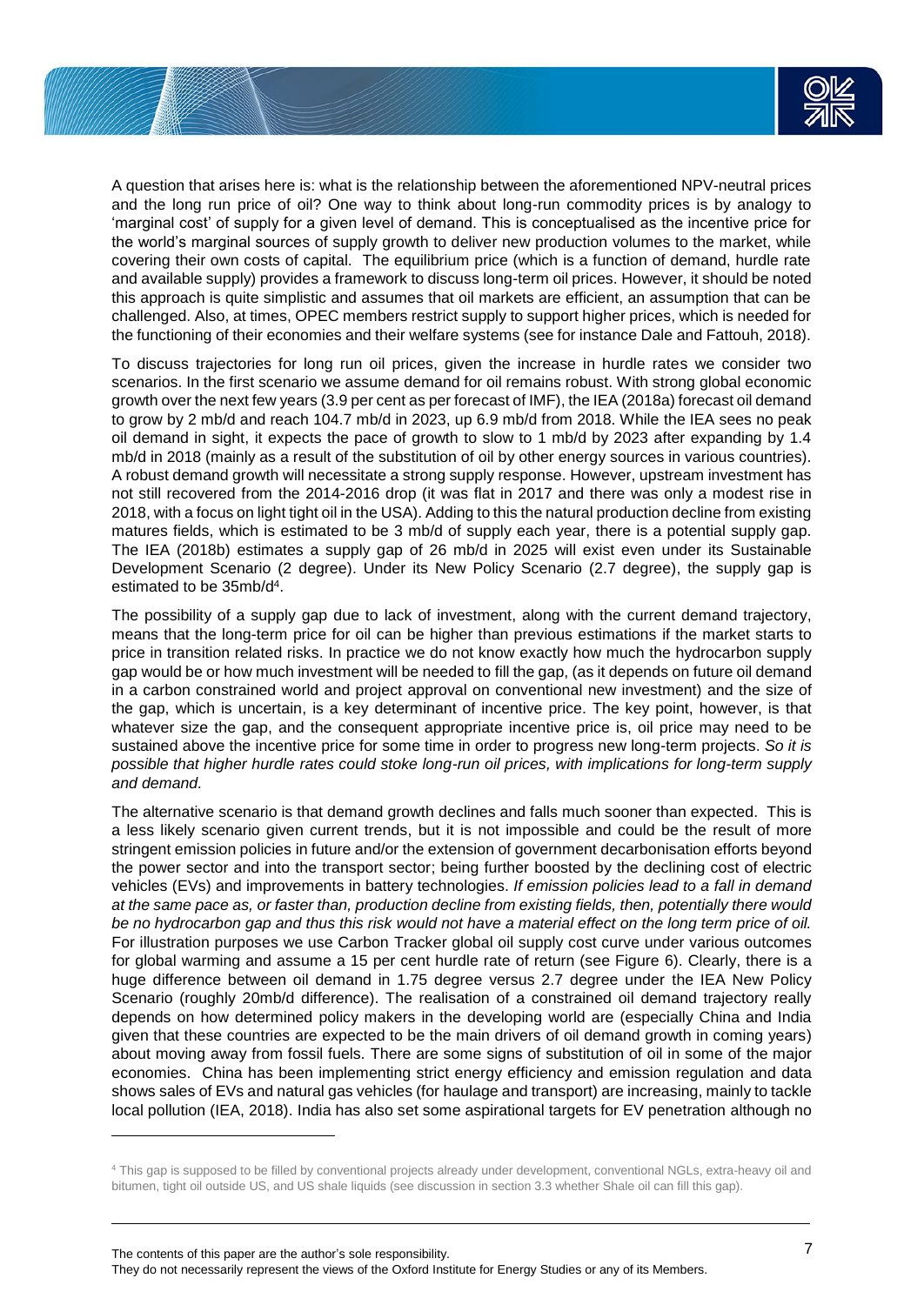

guidelines have been provided on policies to achieve these targets. The bottom line is if governments' measures lead to a slowdown of oil demand, and its eventual decline, the long term path for oil prices will be lower than today's as some of those high marginal costs producers will not be needed.



**Figure 6: Oil supply cost curve and demand under various climate targets**

Source: Adapted from https://www.carbontracker.org/wp-content/uploads/2018/11/2degrees-separationinfographic\_horiz\_Update-01.png

As shale oil has become increasing competitive in the last few years one might wonder whether it could fill a possible future supply gap? This is an important question because if the answer to this question is positive then it is not unreasonable to argue that the potential response of shale oil might be one of the reasons that international oil companies (IOCs) have been hesitant about sanctioning new expensive mega-projects in recent years. However, in reality, the answer to the aforementioned question is not clear because it depends on three factors. First, it depends on what demand trajectory will be between now and mid-2020. Second, it depends on future volumes of conventional crude oil receiving development approval. Third, it depends on how relatively well advantaged shale oil is going to be at attracting capital in a world where investors are increasingly cautious about funding longer cycle projects, and where the perception of risk only increases towards the 2030s and 2040s amidst the energy transition.

Overall, shale oil is considered a less risky undertaking by investors. In Figure 1, many investors noted a lower 'hurdle rate' for shale investments due to their rapid payback, which is borne out by Figure 3. An illustration is provided by modelling a proposed development of 400Mboe of stacked resource, across 70 square miles of virgin shale acreage, based on assumptions provided in discussion with a large mid-continent US shale exploration and production company (E&P). The project has paid back its up-front costs after five years. After ten years, the project has returned around 3 times its original upfront investment (West, 2018c). Thus if the rest of the industry under-invests, resulting in a price spike, shale projects are well positioned to take advantage of the strong environment. However, whether or not shale can fill any possible supply gap is uncertain.

The contents of this paper are the author's sole responsibility. They do not necessarily represent the views of the Oxford Institute for Energy Studies or any of its Members.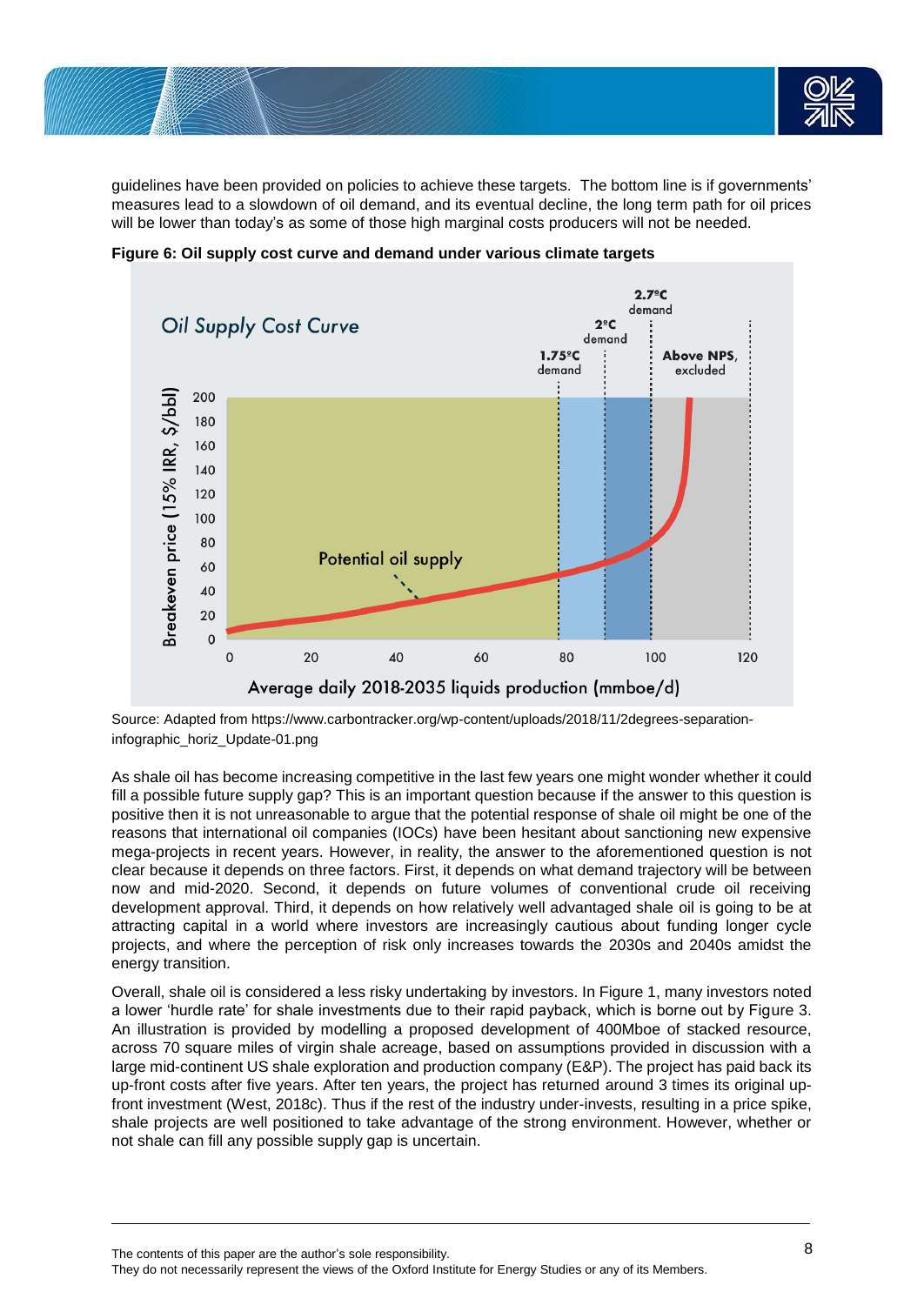

## **3.3 How does energy transition risk affect the business strategy of oil and gas companies?**

Generally there are three types of companies operating in the oil and gas sector: private equity backed companies, public listed companies (Oil Majors) and national oil companies. These companies often operate across various segments of the value chain but might behave in a different way in the face of a risky transition environment.

Vast amounts of time and capital are needed to create value in the fossil fuel industry. Figure 7 shows the life-cycle of a typical oil and gas asset. Value is created when the field is discovered, appraised and designed. Value is then unlocked when capital is invested to develop a project. Once the field starts up, however, little value is created, only drawn down, with each year's free cash flow depleting the asset base. A consequence of risky energy transition is over-concentration of listed oil and gas companies' conventional activities in the 'harvesting phases' and away from the 'exploration and appraisal (E&A)' and 'Development' phases. In other words, Oil Majors are increasingly moving towards low risk activities. For example, one junior E&P company vented some frustration to us, noting "*We cannot partner with Majors… Many have moved to a zero-risk model… They would rather pay \$500m to back in once you've de-risked an opportunity than pay \$50m to back in early*".



Source of data: Redburn. Note: Project value is calculated as the 'average' of a dozen long life projects modelled by Redburn

In a similar manner, private equity-backed companies see themselves as better positioned to unlock value from short-term projects such as emerging shale formations. When value creation was discussed with half a dozen major private equity investors, they noted that their business models inherently discourage long-cycle investments, and so they are not going to pick up the reins if public companies scale back.

Similarly, commenting on a potential deal in the Mancos shale, Wood Mackenzie, the consultancy firm, stated "…*smaller, private equity players are able to find more opportunities and in a lot of cases build management teams that are really able to focus in on some of these assets that weren't considered core to larger companies.*" (Upstream, 2018). In this vein, private companies have raised \$200bn of capital since 2014, primarily to take advantage of the short-cycle opportunities in US shale.

This leaves national oil companies, which are not subject to the same kinds of environmental scrutiny and disinvestment pressures facing large public oil and gas firms. But some commentators have questioned whether this group is well-incentivised or well-placed to unlock enough new supply, or replace \$600-900bn per annum of recent spending from the publicly listed oil and gas companies. This is because many national oil companies often do not have the necessary know-how, capital and finance

The contents of this paper are the author's sole responsibility. 9

They do not necessarily represent the views of the Oxford Institute for Energy Studies or any of its Members.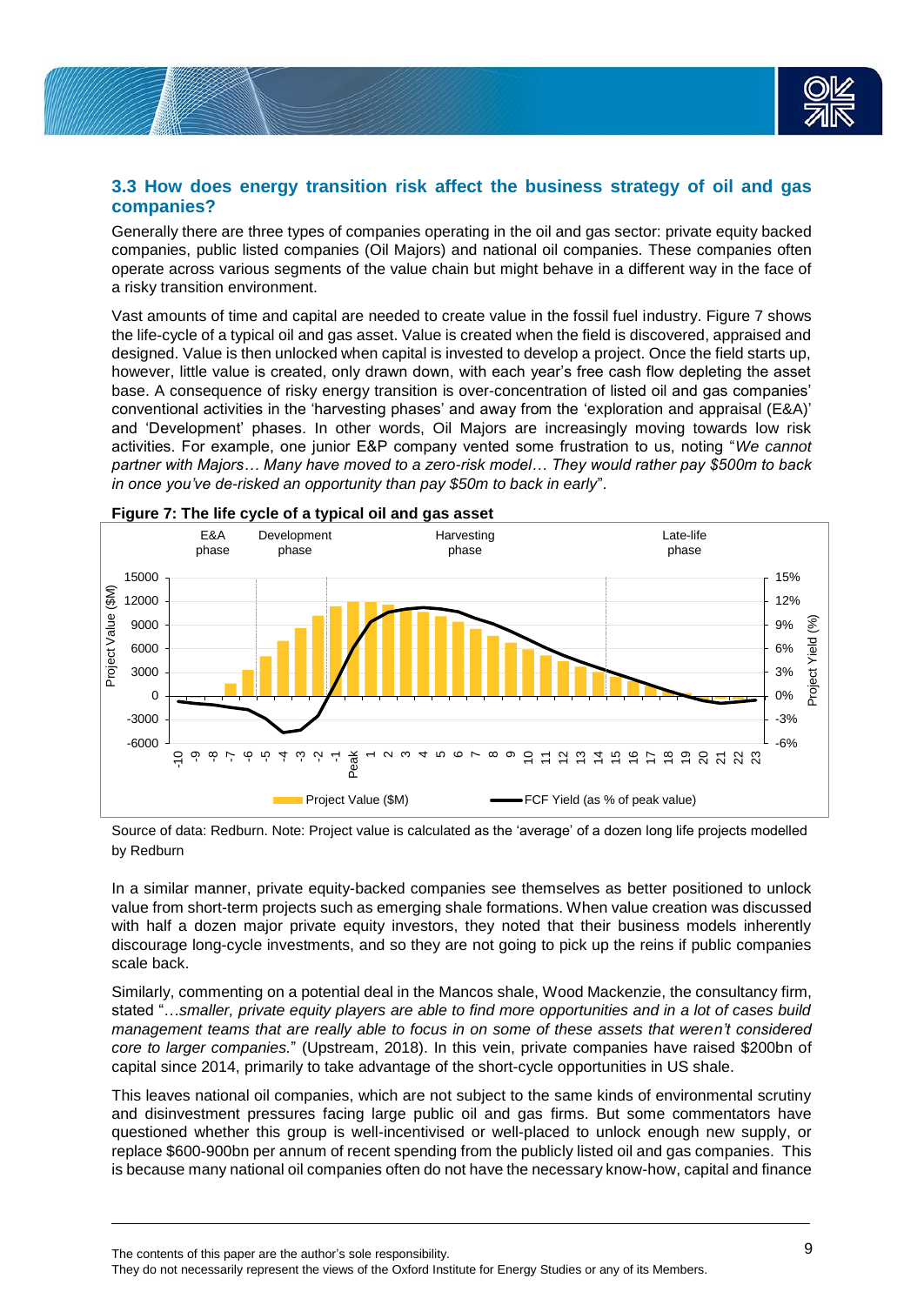

capacity to expand their business in the international markets. Historically, IOCs have undertaken over 70 per cent of global investments in both upstream and downstream (IEF, 2018). This means without IOC's participation it is unlikely that national oil companies on their own would be able to meet the investment and financing gap.

### **3.4 Is there a spill-over effect as a result of change in risk preferences?**

As is shown in Figure 1, the average IRRs required for investors to be comfortable with financing new coal projects was the highest across our entire sample, as much as 40 per cent. It does not require much of a logical leap to see how underinvestment in new coal mines could lead to higher coal prices. However, an interesting question is whether this might have any implications for other energy sectors?

In some markets there is a correlation between coal and gas prices. For example, there is a link between coal prices and gas prices in Europe, which derives some 20 per cent of its electricity generation from each of these competing fuel sources. When coal prices are higher (lower), then European gas trades commensurately higher (lower), see Figure 8. Currently, \$10.5/mcf gas pricing is justified in 2019, if gas is going to price at parity with \$100/ton coal and €20/ton carbon prices in the power sector. This means, in the short term, that underinvestment in coal could push up gas prices, but in the long run the effect is immaterial because supply from additional sources (for instance, increase of gas transport from Russia and new LNG coming online) could compensate for any loss of coal.

However, there is also a broader issue here. An increase in the price of coal and natural gas due to risk and the spill over effect will improve the economics of alternative energy sources, energy efficiency and storage. As is shown in Figure 9, certain alternative energy generation technologies, such as onshore wind, are already cost competitive with conventional generation technologies. The levelised cost of energy (LCOE) of conventional generation technologies is sensitive to fuel price which means a fuel price surge will make a wider range of alternative energy sources competitive. This might boost the speed of energy transition and create a new form of lock in and path dependency.



**Figure 8: Coal parity gas prices** 

Source of data: Redburn. Note: Coal, gas and carbon prices have been tabulated from Bloomberg and converted into gas-equivalent units.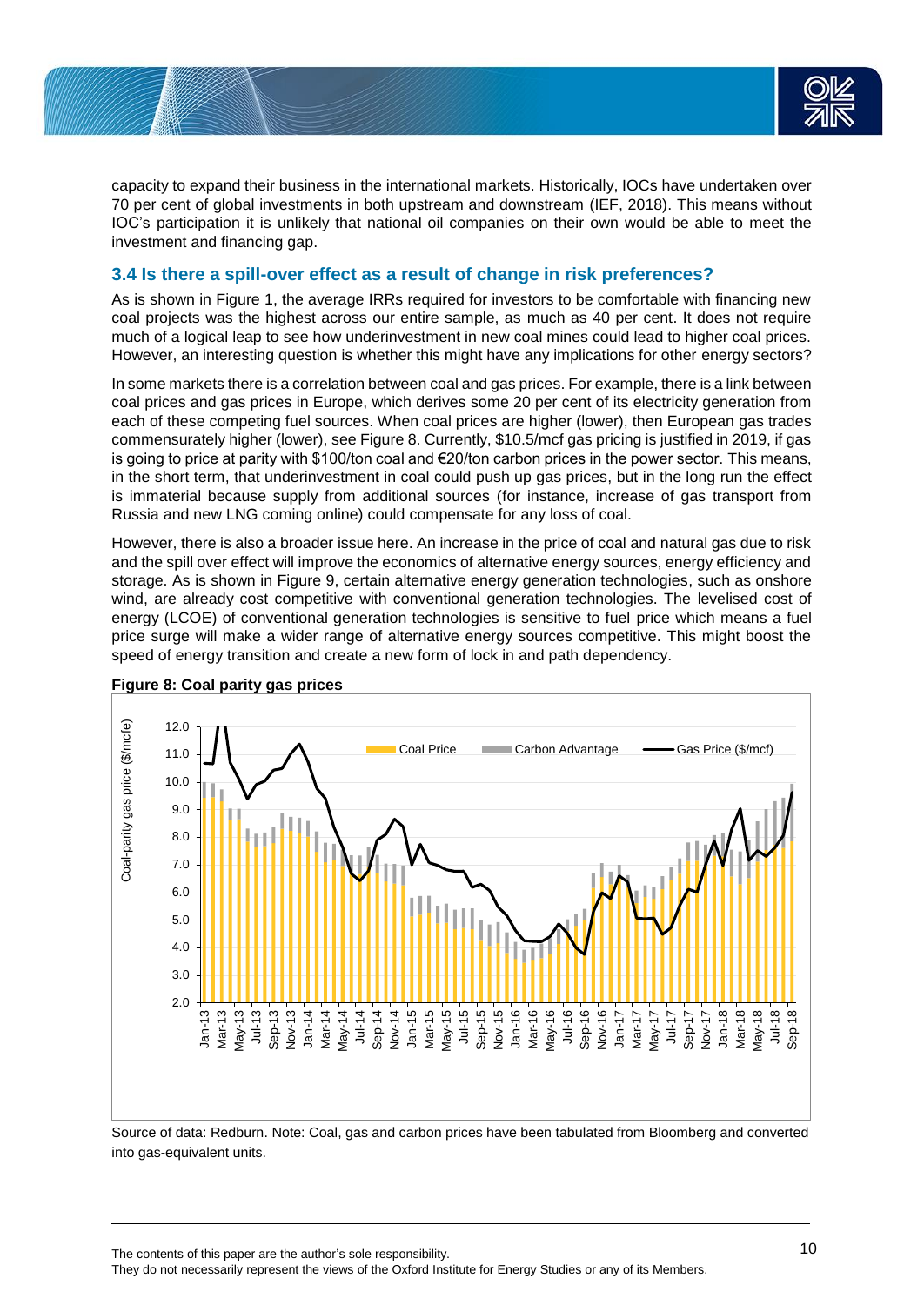



**Figure 9: Unsubsidised levelised cost of energy comparison**

Source: Compiled by authors from Lazard (2017)

# **4. Conclusions**

The uncertainty induced by energy transition has already started to alter the risk preferences of investors in fossil fuel projects. Investors in fossil fuel are demanding higher hurdle rates in order to invest in coal and long cycle oil projects. It has been argued in this paper that this change in risk preferences would have several key implications for fossil fuel markets. It extends the payback period of discounted investment costs into a more uncertain future part of the energy transition period and thus dis-incentivises investment in long cycle projects. It also concentrates upstream investment around short-term projects with shorter payback periods. This is because the higher the discount rate, the more weight is given to short-term cash flows and hence to short-term drivers rather than long-term trends. Furthermore, it causes the oil and gas companies to adjust their operations strategy and focus more on harvesting phases of oil and gas fields (low risk operation model) and away from E&A and development. Also, it could affect the volume of available supplies if there is not enough investment into the sector. Moreover, it could affect the long-term oil price when energy markets start to price in transition related risks. Additionally, it could speed up the energy transition process as higher long-term fossil fuel prices improve the economics of alternative resources.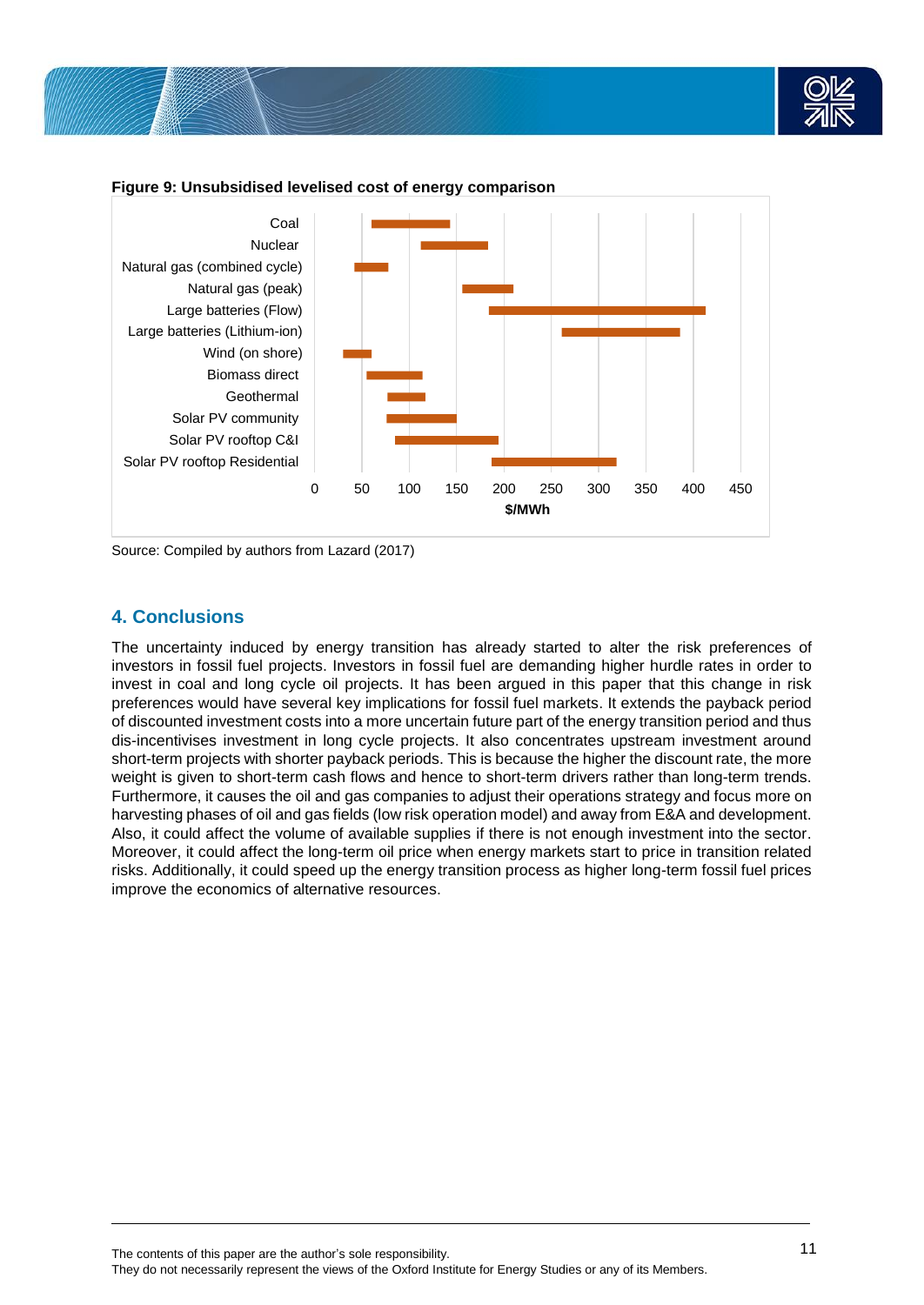

# **References**

Al-Shehhi, S. (2014) "Analytical Hierarchy Process to Determine Minimum Attractive Rate of Return for Exploration and Production Projects in Oman", PM World Journal, Vol. III, Issue IX – September 2014, https://pmworldjournal.net/wp-content/uploads/2014/09/pmwj26-sep2014-Al-Shehhi-analyticalheirarchy-process-FeaturedPaper2.pdf

APPA (2018). N. Y. Regulators refuse to renew air permit for gas plant, American Public Power Association (APPA), [https://www.publicpower.org/periodical/article/ny-regulators-refuse-renew-air](https://www.publicpower.org/periodical/article/ny-regulators-refuse-renew-air-permit-gas-plant)[permit-gas-plant](https://www.publicpower.org/periodical/article/ny-regulators-refuse-renew-air-permit-gas-plant)

Bora, P., Vanek, M. and Spakovska, K. (2015). Risk premium and cost of capital: application in mining industry. Košice: Technical University of Košice.

BP (2018). 4Q and Full Year 2017 Results and Strategy Presentation, [https://www.bp.com/content/dam/bp/en/corporate/pdf/investors/bp-strategy-update-2018-bernard](https://www.bp.com/content/dam/bp/en/corporate/pdf/investors/bp-strategy-update-2018-bernard-looney-presentation.pdf)[looney-presentation.pdf](https://www.bp.com/content/dam/bp/en/corporate/pdf/investors/bp-strategy-update-2018-bernard-looney-presentation.pdf)

Dale, S. and Fattouh, B. (2018) "Peak Oil Demand and Long-Run Oil Prices" Oxford Energy Comment, https://www.oxfordenergy.org/wpcms/wp-content/uploads/2018/01/Peak-Oil-Demand-and-Long-Run-Oil-Prices-Insight-25.pdf.

IEA (2018a), Oil 2018, [https://www.iea.org/oil2018/.](https://www.iea.org/oil2018/)

IEA (2018b), Crunching the numbers: are we heading for an oil supply shock?, [https://www.iea.org/newsroom/news/2018/november/crunching-the-numbers-are-we-heading-for-an](https://www.iea.org/newsroom/news/2018/november/crunching-the-numbers-are-we-heading-for-an-oil-supply-shock.html)[oil-supply-shock.html](https://www.iea.org/newsroom/news/2018/november/crunching-the-numbers-are-we-heading-for-an-oil-supply-shock.html)

Fattouh, B., Poudineh, R. and West, R. (2018) "The rise of renewables and energy transition: what adaptation strategy for oil companies and oil-exporting countries?" MEP 19, [https://www.oxfordenergy.org/wpcms/wp-content/uploads/2018/05/The-rise-of-renewables-and](https://www.oxfordenergy.org/wpcms/wp-content/uploads/2018/05/The-rise-of-renewables-and-energy-transition-what-adaptation-strategy-for-oil-companies-and-oil-exporting-countries-MEP-19.pdf)[energy-transition-what-adaptation-strategy-for-oil-companies-and-oil-exporting-countries-MEP-19.pdf.](https://www.oxfordenergy.org/wpcms/wp-content/uploads/2018/05/The-rise-of-renewables-and-energy-transition-what-adaptation-strategy-for-oil-companies-and-oil-exporting-countries-MEP-19.pdf)

IEF (2018) "The IOCs and the NOCs in the modern energy context, International Energy Forum, <https://www.ief.org/news/the-iocs-and-the-nocs-in-the-modern-energy-context> [accessed 19 January 2019]

Fouquet, R. (2016). 'Historical energy transitions: Speed, prices and system transformation', Energy Research & Social Science, 13 (2016), 202–15.

Gofossilfree.org (2018). https://gofossilfree.org/divestment/commitments/

LAZARD (2017), Lazard Levelized Cost of Energy Analysis-Version 11.0, <https://www.lazard.com/media/450337/lazard-levelized-cost-of-energy-version-110.pdf>

Mercer Capital (2018), "PV-X: WACCs for E&P Companies", Energy Valuation Insights, https://mercercapital.com/energyvaluationinsights/pv-x-waccs-for-ep-companies/ [accessed 19 January 2019]

Nera Economic Consulting (2015) "Electricity Generation Costs and Hurdle Rates Lot 1: Hurdle Rates update for Generation Technologies", Prepared for the Department of Energy and Climate Change (DECC).

[https://www.nera.com/content/dam/nera/publications/2016/NERA\\_Hurdle\\_Rates\\_for\\_Electricity\\_Gene](https://www.nera.com/content/dam/nera/publications/2016/NERA_Hurdle_Rates_for_Electricity_Generation_Technologies.pdf) [ration\\_Technologies.pdf.](https://www.nera.com/content/dam/nera/publications/2016/NERA_Hurdle_Rates_for_Electricity_Generation_Technologies.pdf)

Reuters (2018), RWE may cut Hambach lignite output after court delays logging [https://uk.reuters.com/article/us-rwe-energy/rwe-may-cut-hambach-lignite-output-after-court-delays](https://uk.reuters.com/article/us-rwe-energy/rwe-may-cut-hambach-lignite-output-after-court-delays-logging-idUKKCN1MJ0P9)[logging-idUKKCN1MJ0P9](https://uk.reuters.com/article/us-rwe-energy/rwe-may-cut-hambach-lignite-output-after-court-delays-logging-idUKKCN1MJ0P9)

The contents of this paper are the author's sole responsibility.

They do not necessarily represent the views of the Oxford Institute for Energy Studies or any of its Members.